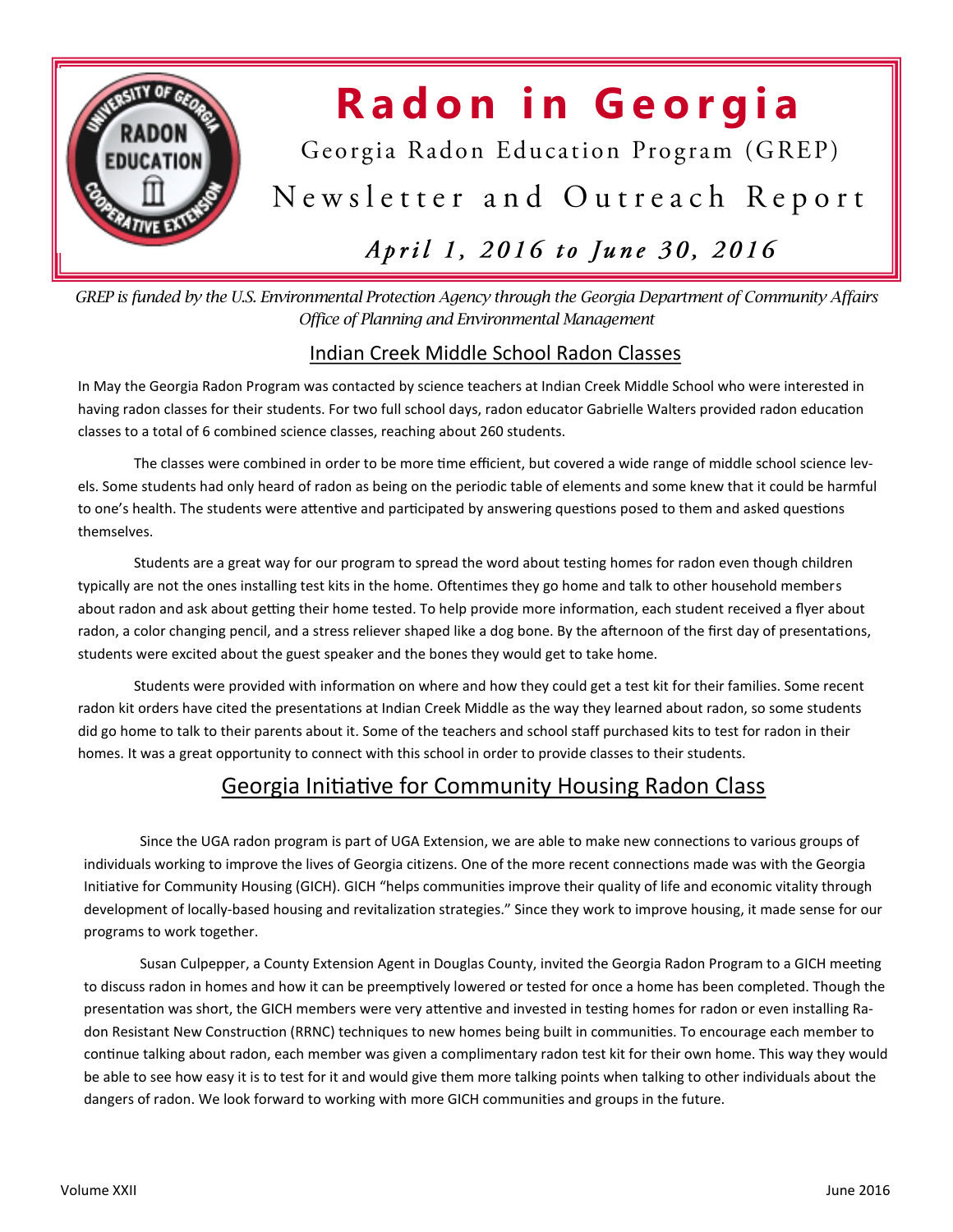## **GEORGIA RADON EDUCATORS AT WORK**

### Fight for Air Climb

Earlier this year, the American Lung Association (ALA) invited the Georgia Radon Program to participate in the Fight for Air Climb in Atlanta. The Fight for Air Climb is one of the ALA's biggest fundraising events and is held in cities all over the country. In Atlanta, around 900 participants climbed 1,272 stairs (51 floors) at One Ninety One Peachtree Tower in downtown Atlanta. The goal of these climbs is to raise money to assist with lung cancer and lung disorder research.

The Georgia Radon Program was in attendance with a booth filled with information on radon and how it can affect lung health. Due to the nature of the event, the majority of what was handed out were educational flyers that were easy for climb participants to carry.

Many climb participants knew other individuals who are suffering from or have suffered from lung diseases, while some in attendance were current lung disease patients. The motivational speeches given before the climb started from lung cancer patients were very inspirational. You could tell they were passionate about doing everything in their power to fund lung research.

Our program was very thankful to be a part of such a large event and to have the opportunity to talk about radon and lung health to such a receptive audience. Participating in this event has opened doors to partner with the ALA in the future at other events.



*One Ninety One Peachtree Tower—location of the 2016 Fight for Air Climb in Atlanta, GA.*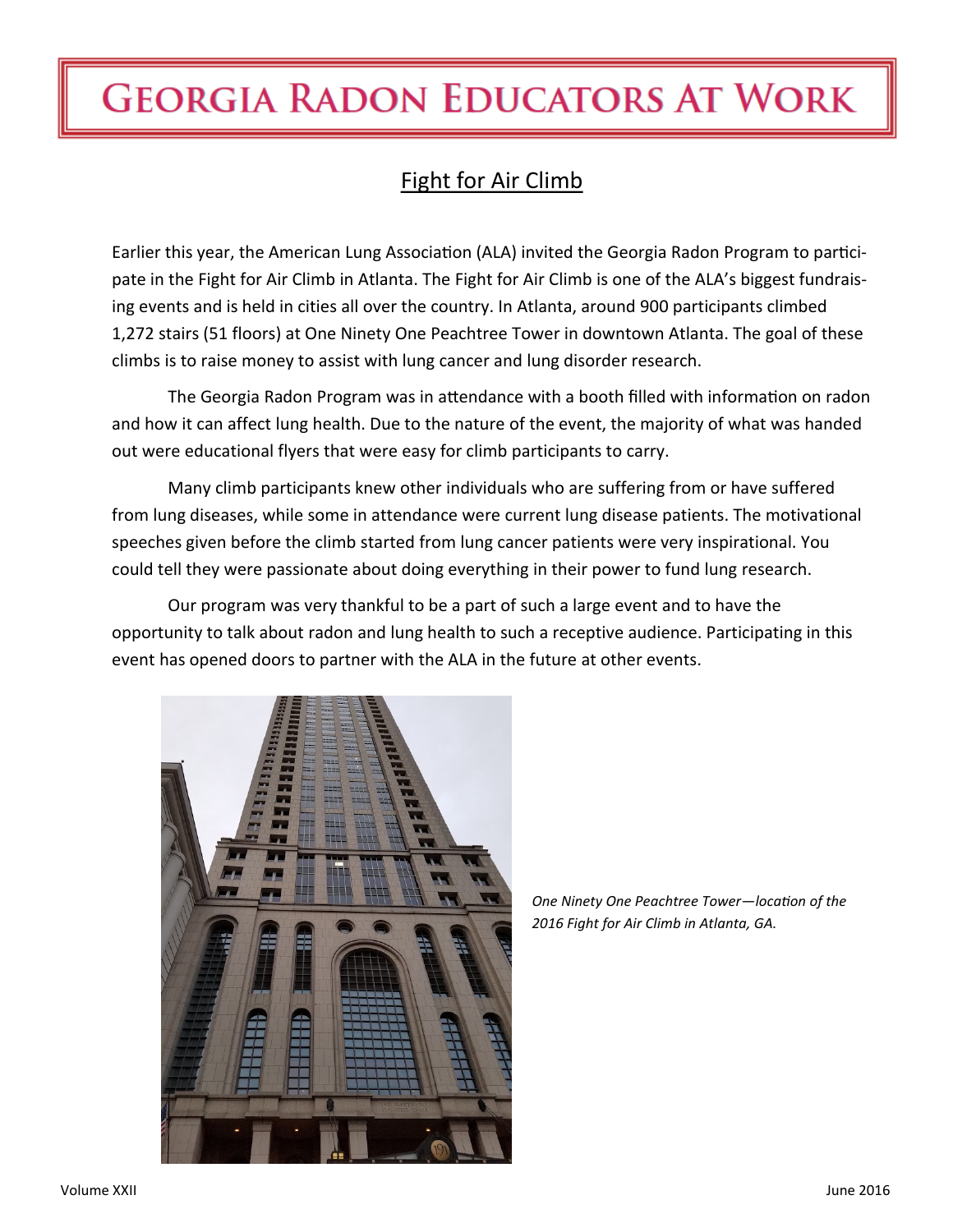### **R a d o n O u t r e a c h**

Program Contacts & Media Impressions April through June 2016

| <b>PROGRAM CONTACTS</b>                                                                  | <b>Total</b>   |  |  |  |  |
|------------------------------------------------------------------------------------------|----------------|--|--|--|--|
| Programs-Meetings                                                                        | 8              |  |  |  |  |
| Participants                                                                             | 325            |  |  |  |  |
| <b>Materials Distributed</b>                                                             | 920            |  |  |  |  |
| Exhibits-Events                                                                          | 5              |  |  |  |  |
| Participants                                                                             | 1200           |  |  |  |  |
| <b>Materials Distributed</b>                                                             | 2500           |  |  |  |  |
| <b>OTHER CONTACTS</b>                                                                    | <b>Total</b>   |  |  |  |  |
| <b>Total Contacts</b>                                                                    | 328            |  |  |  |  |
| <b>Medical Professionals</b>                                                             | $\overline{2}$ |  |  |  |  |
| <b>Home Builders</b>                                                                     |                |  |  |  |  |
| <b>Realtors</b>                                                                          | 6              |  |  |  |  |
| <b>Consumer Contacts</b>                                                                 | 320            |  |  |  |  |
| <b>KIT USAGE DATA</b>                                                                    | <b>Total</b>   |  |  |  |  |
| <b>Kits Distributed</b>                                                                  | 249            |  |  |  |  |
| <b>Results Received</b>                                                                  | 174            |  |  |  |  |
| $\geq$ 4.0 pCi/L                                                                         | 39             |  |  |  |  |
| $< 4.0$ pCi/L                                                                            | 126            |  |  |  |  |
| Incomplete                                                                               | 9              |  |  |  |  |
| % $\geq 4.0$ pCi/L                                                                       | 24%            |  |  |  |  |
| Highest Level                                                                            | 35.9 pCi/L     |  |  |  |  |
| <b>MITIGATION DATA</b>                                                                   | <b>Total</b>   |  |  |  |  |
| RRNC <sup>2</sup>                                                                        |                |  |  |  |  |
| Mitigations <sup>3</sup>                                                                 |                |  |  |  |  |
| Mitigation Referreals                                                                    | 50             |  |  |  |  |
| <b>MEDIA IMPRESSIONS</b>                                                                 | <b>Total</b>   |  |  |  |  |
| Radio                                                                                    |                |  |  |  |  |
| Listeners                                                                                |                |  |  |  |  |
| Television                                                                               |                |  |  |  |  |
| <b>Viewers</b>                                                                           |                |  |  |  |  |
| Newspaper                                                                                | 2              |  |  |  |  |
| Circulation                                                                              | 11,800         |  |  |  |  |
| Newsletter                                                                               |                |  |  |  |  |
| <b>Distribution</b>                                                                      | 21             |  |  |  |  |
| Local Web Hits <sup>4</sup>                                                              |                |  |  |  |  |
| GA SIRG Web Hits <sup>5</sup>                                                            | 2088           |  |  |  |  |
| <b>TOTAL IMPRESSIONS</b>                                                                 | 16,011         |  |  |  |  |
| 1Other includes radon education/results of former educators & county FACS/4-H Agents.    |                |  |  |  |  |
| <sup>2</sup> Reported quarterly by Southface                                             |                |  |  |  |  |
| <sup>3</sup> Mitigation & RRNCs completed by Certified Mitigators are reported annually. |                |  |  |  |  |
| 4Began tracking Jan 1, 2010                                                              |                |  |  |  |  |
| <sup>5</sup> Web hits for www.UGAradon.org are shared equally among the radon educators. |                |  |  |  |  |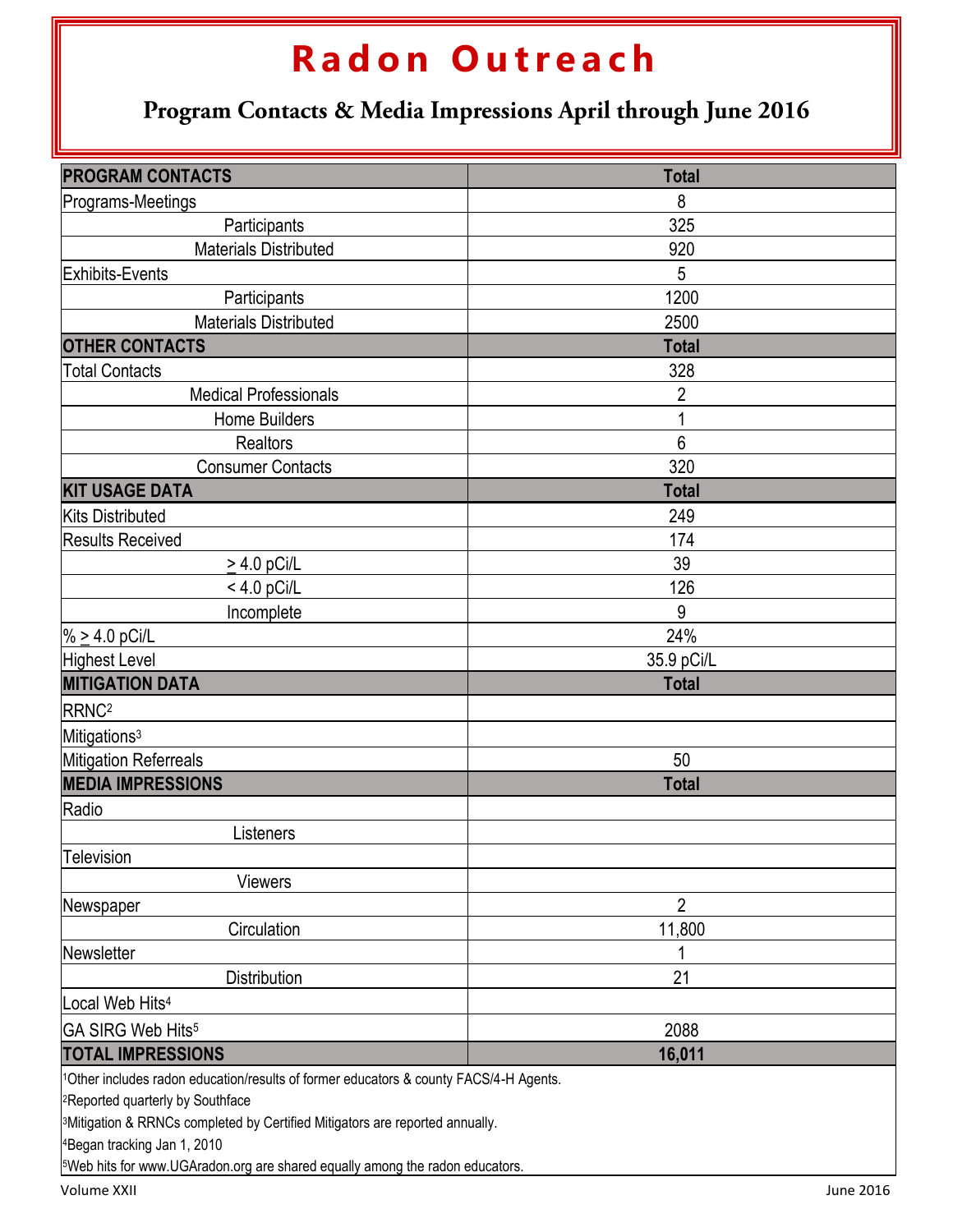### **R a d o n O u t r e a c h**

### Program Contacts & Media Impressions April 2003 through June 2016

| <b>PROGRAM CONTACTS</b>         | <b>Hall</b> | <b>DeKalb</b>  | <b>Gwinnett</b> | <b>Elbert</b> | <b>Walton</b> | <b>Southface</b> | Other <sup>1</sup> | <b>Totals</b> |
|---------------------------------|-------------|----------------|-----------------|---------------|---------------|------------------|--------------------|---------------|
| <b>Programs / Meetings</b>      | 317         | 187            | 266             | 193           | 624           | 1,084            | 27                 | 2,698         |
| <b>Participants</b>             | 9,560       | 4,335          | 15,112          | 3,866         | 23,080        | 17,946           | 2,099              | 75,998        |
| <b>Materials Distributed</b>    | 17,652      | 11,441         | 15,887          | 6,595         | 46,547        | 9,184            | 75                 | 107,381       |
|                                 |             |                |                 |               |               |                  |                    |               |
| Exhibits or Events <sup>1</sup> | 151         | 86             | 175             | 63            | 175           | 67               | 31                 | 748           |
| <b>Participants</b>             | 47,411      | 6,558          | 146,287         | 11,978        | 161,033       | 13,798           | 2,996              | 390,061       |
| <b>Materials Distributed</b>    | 102,800     | 8,947          | 50,145          | 8,057         | 26,470        | 1,296            | 1,346              | 199,061       |
| <b>OTHER CONTACTS</b>           | Hall        | <b>DeKalb</b>  | <b>Gwinnett</b> | <b>Elbert</b> | <b>Walton</b> | <b>Southface</b> | <b>Other</b>       | <b>Totals</b> |
| <b>Total Direct Contacts</b>    | 7,055       | 1,385          | 1,216           | 475           | 5,507         | 12,268           | 52                 | 27,958        |
| <b>Medical professionals</b>    | 572         | 51             | 242             | 56            | 905           | 0                | 24                 | 1,850         |
| <b>Home builders</b>            | 365         | 29             | 43              | 45            | 378           | 10,082           | 0                  | 10,942        |
| <b>Realtors</b>                 | 575         | 93             | 85              | 25            | 209           | 836              | 28                 | 1,851         |
| <b>Consumer Contacts</b>        | 5,543       | 1,212          | 846             | 349           | 4,015         | 1,350            | 0                  | 13,315        |
| <b>KIT USAGE DATA</b>           | <b>Hall</b> | <b>DeKalb</b>  | <b>Gwinnett</b> | <b>Elbert</b> | <b>Walton</b> | <b>Southface</b> | <b>Other</b>       | <b>Totals</b> |
| <b>Kits Distributed</b>         | 9,629       | 4,275          | 7,895           | 2,893         | 12,183        | 5,192            | 4,600              | 46,667        |
| <b>Test Results Received</b>    | 3,827       | 1,622          | 2,477           | 1,354         | 6,309         | 1,060            | 849                | 17,498        |
| <b>Highest Level</b>            | 49.9        | 31.3           | 54.4            | 44.0          | 85.8          | 77.1             | 0.0                | 85.8          |
| <b>MITIGATION DATA</b>          | <b>Hall</b> | <b>DeKalb</b>  | <b>Gwinnett</b> | <b>Elbert</b> | <b>Walton</b> | <b>Southface</b> | <b>Other</b>       | <b>Totals</b> |
| <b>Mitigation Referrals</b>     | 1,384       | 249            | 361             | 91            | 751           | 412              | 0                  | 3,248         |
| Mitigations <sup>2</sup>        | 6,451       |                |                 |               |               |                  |                    |               |
| RRNC <sup>3</sup>               | 1,480       |                |                 |               |               |                  |                    |               |
| <b>MEDIA IMPRESSIONS</b>        | <b>Hall</b> | <b>DeKalb</b>  | <b>Gwinnett</b> | <b>Elbert</b> | <b>Walton</b> | <b>Southface</b> | <b>Other</b>       | <b>Totals</b> |
| <b>Radio Outreach</b>           | 66          | 11             | 8               | 4,278         | 137           | 1                | $\overline{2}$     | 4,503         |
| <b>Listening Audience</b>       | 4,847,000   | 3,670,000      | 10,000          | 4,020,000     | 2,693,000     | 2,000            | 377,000            | 15,619,000    |
| <b>TV Outreach</b>              | 140         | 75             | 713             | 8             | 279           | $\overline{2}$   | 437                | 1,654         |
| <b>Viewing Audience</b>         | 25,170,100  | 12,733,000     | 73,981,740      | 15,080        | 27,894,200    | 1,328,000        | 8,385,000          | 149,507,120   |
| <b>Newspaper Outreach</b>       | 53          | 4              | 19              | 13            | 102           | 0                | 6                  | 197           |
| <b>Circulation</b>              | 1,691,200   | 3,223,000      | 1,304,817       | 154,800       | 3,545,449     | 0                | 69,500             | 9,988,766     |
|                                 |             |                |                 |               |               |                  | 16                 | 165           |
| <b>Newsletter Outreach</b>      | 51          | $\overline{2}$ | 14              | 17            | 56            | 9                |                    |               |
| <b>Distribution</b>             | 29,321      | 249            | 16,746          | 9,215         | 1,832,280     | 903,048          | 6,054              | 2,796,913     |
| Local Web Hits <sup>5</sup>     | 894         | 1,044          | 20,600          | 0             | 12,000        | 0                | 0                  | 34,538        |
| State Web Hits <sup>6</sup>     |             |                | 69,071          |               |               | 51,296           | 0                  | 120,367       |
| <b>TOTAL IMPRESSIONS</b>        | 31,752,329  | 19,641,107     | 75,347,717      | 4,212,909     | 35,990,743    | 2,284,344        | 8,837,554          | 178,066,704   |

*<sup>3</sup>Certified GA mitigators reported their mitigations & RRNCs annually through 2012.* 

*<sup>4</sup>Began tracking Jan. 1, 2010*

*5UGA Radon Program web hits are shared equally among the 5 radon educators*